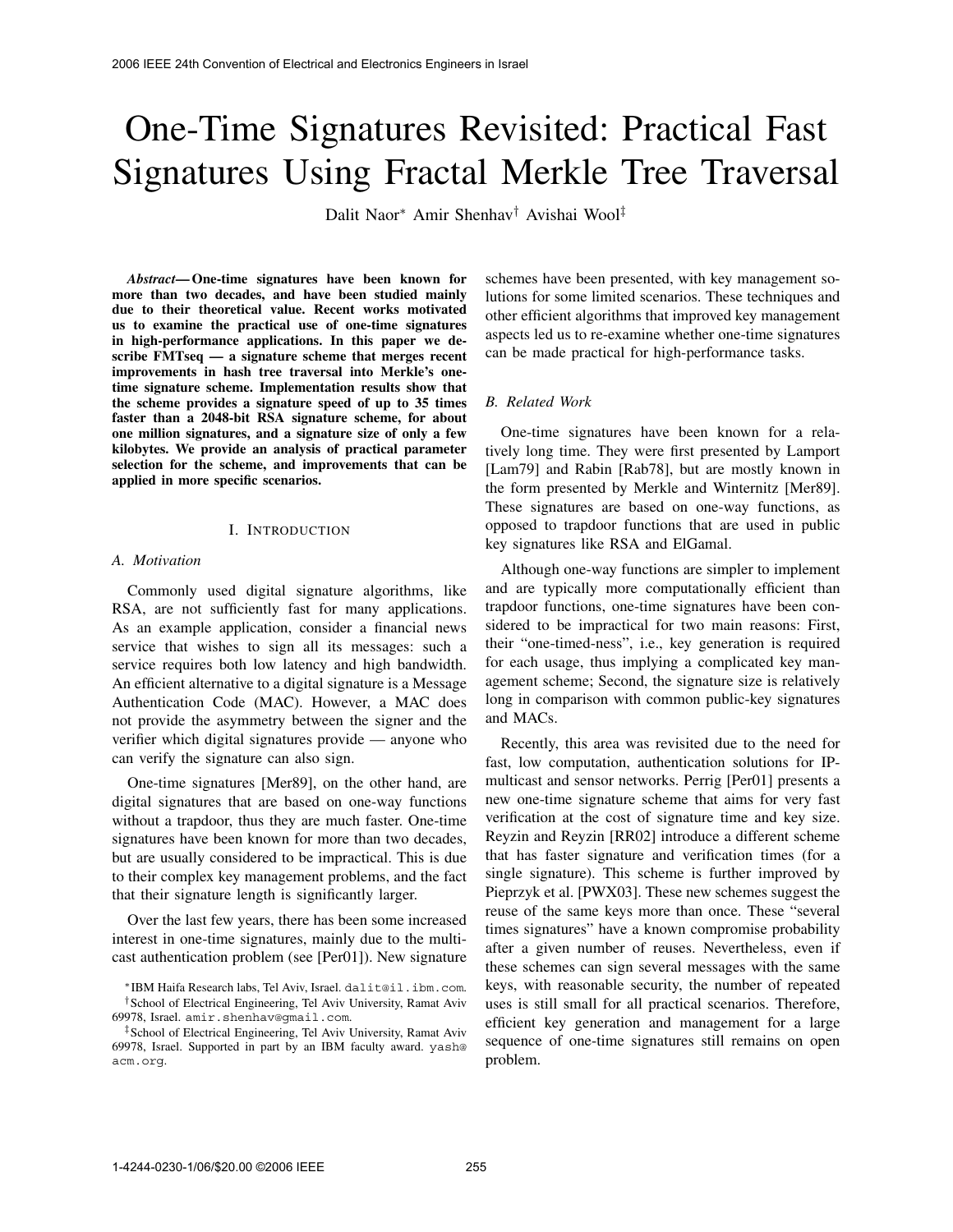Merkle [Mer89] addressed the problem of key management, introducing the method of *tree authentication*. In [Mer89], originally published in 1979, the concept of a *hash tree* is presented, which provides efficient key management for a large number of one-time signatures. The recent works of [JLMS03], [Szy04a], [BKN04] improve Merkle's hash-tree method [Mer89] and give the ability to handle large hash trees more efficiently. The focus of [JLMS03] was to obtain space-time trade off, the focus of [Szy04a] was very low space solution, and [BKN04] combined the two. As an example, Jakobsson et al.'s suggested to use their algorithm for one-time signature. A proof of concept code for their idea was implemented in [Col03] with some basic performance results.

Recently, a work of Seys and Preneel [SP05] provided a power consumption estimation of one-time signatures schemes, for low power mobile platforms. Their work estimates the overall power consumption of the signature schemes of Winternitz and Reyzin, with the key management techniques of Jakobsson et al. [JLMS03] and Perrig [Per01].

The work closest to ours was recently suggested independently by Coronado [Cor05]. The work used a different traversal technique by [Szy04a] and focused on forward security of the scheme rather than on achieving fast signatures; therefore, we cannot directly compare Coronado's results with ours.

#### *C. Contributions*

Our first contribution is a design of a signature scheme we call FMTseq - Fractal Merkle Tree sequential signatures. FMTseq combines Merkle's one-time signatures with Jakobsson et al.'s algorithm for hash tree traversal. We refine [JLMS03] construction and complete the details for a practical scheme to provide many one-time signatures with the same hash tree. In contrast with [JLMS03] our work follows Merkle's original suggestion for hash tree construction which is more efficient and conceptually natural.

Next, we provide an efficient implementation of a scheme that significantly improves the preliminary implementation [Col03] (see also [Szy04b]). Our experimental results show that FMTseq is one- or two-orders of magnitude faster than RSA, with low signature sizes and signer storage requirements.

We consider applications that wish to obtain fast signature rates while keeping the run-time space and



Fig. 1. Fractal merkle tree notations

signature size reasonable. We show that when selecting the parameter values for the scheme, rather than using the low space solution of [JLMS03], we can trade a few additional kilobytes of signer run-time storage to obtain faster signature rates.

Full details can be found in [NSW05].

## II. FRACTAL MERKLE TREE SEQUENTIAL ONE-TIME **SIGNATURES**

In this section we describe our scheme for sequential one-time signatures using fractal Merkle tree algorithm [JLMS03]. The fractal Merkle tree algorithm is a scheme for sequential traversal of a Merkle hash tree, i.e., providing the authentication path for each leaf when the leaves are used one after the other. The scheme requires a computational effort of 2 log *N/* log log *N* and a runtime space of  $1.5 \log^2 N / \log \log N$  nodes.

*Notation:* A hash tree *T* of height *H* is divided into *L levels*, each of height *h*. The leaves of the hash tree are indexed  $\{0, 1, ..., 2^H - 1\}$  from left to right. The *altitude* of a node *n* is defined as the height of the maximal subtree for which it is the root and ranges from 0 (for the leaves), to  $H$  (for the root). An  $h$ *-subtree* is "at level i" when the altitude of its root is  $ih$  for some "at level i" when the altitude of its root is *ih* for some<br> $i \in [1, 2]$ . For each *i* there are  $2^{H - ih}$  such *h* $i \in \{1, 2, ..., L\}$ . For each *i* there are  $2^{H - ih}$  such *h*-<br>subtrees at level *i* A series of *h*-subtrees  $\{Tree, 1^L$  is subtrees at level *i*. A series of *h*-subtrees  ${Tree_i}_{i=1}^L$  is a stacked series if for all  $i < L$  the root of *Tree*; is a a *stacked series* if for all  $i < L$  the root of  $Tree_i$  is a leaf of  $Tree_{i+1}$ . The notations are illustrated in Figure 1.

In our scheme, the secrets of each one-time signatures are generated by a pseudo-random number generator. The value of each leaf of the fractal Merkle tree is a hash over all the commitments of a single one-time signature. Therefore, *each leaf serves as a public commitment*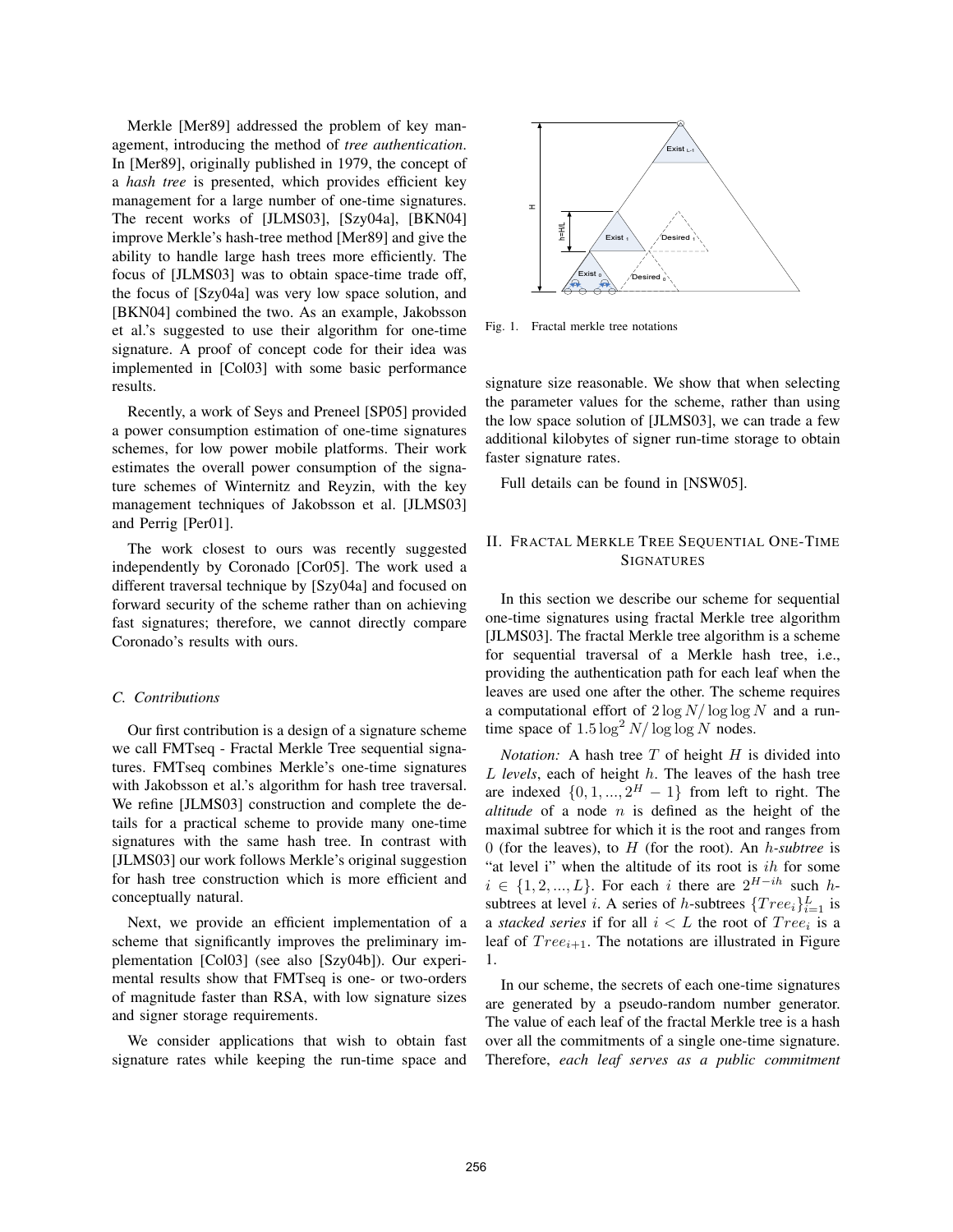*to a one-time signature*<sup>1</sup>. For each one-time signature, the signer regenerates the next unused leaf, reveals the required secrets, and outputs the commitments of the unrevealed secrets and the authentication path. We call this scheme FMTseq: Fractal Merkle Tree Sequential One-Time Signature.

The FMTseq scheme consists of three algorithms: key generation, signing and verification. The scheme is described in Figure 2.

The performance in FMTseq is dominated by the leaf calculation time, which is defined as the time to generate all the secrets, commit each one of them with a one-way hash function, and hash all these commitments to one value. Therefore, to minimize the leaf calculation time, we chose the basic Merkle's one-time signature scheme [Mer89].

## III. EXPERIMENTAL RESULTS

#### *A. Implementation*

We implemented the FMTseq scheme in C and tested its performance on a Pentium IV, 1.7GHz, running Microsoft Windows XP. The implementation of RC4, MD5, SHA-1 and SHA-256 was based on code from [Dev05]. The MD5 code was slightly optimized to achieve a more efficient hash for the committing function<sup>2</sup>. The RC4 stream cipher was used as a pseudo-random number generator. The program ran with real-time priority, measuring time using operating system time functions.

We chose to compare with the popular RSA signature using the Crypto++ code library [Dai04]. Comparing with a wider variety of algorithms is left for a future work, however Crypto++ provides benchmarks [Dai04] that can be used as a reference for a relative compare.

#### *B. Selecting Hash Functions for FMTseq*

The hash functions that are used in our scheme determine its performance (both speed and signature size) as well as security. We selected the hash functions so that they provide a level of security that is comparable with RSA signatures. According to [Len01], 2048-bit RSA is approximately equivalent to a 128-bit key of a symmetric cipher, and 1024-bit RSA is approximately equivalent to a 75-bit symmetric key.



Fig. 3. Average signature time as a function of the number of levels *L* in the FMTseq tree for  $L = 1$  to 10, in comparison with RSA signature times. Each point is an average of 128 runs, each consisting of 128 sequentially generated signatures over randomly chosen messages.

TABLE I AVERAGE VERIFICATION TIME FOR  $H\leq 20$ 

| Signature Scheme    | Average Verification Time |
|---------------------|---------------------------|
| FMTseq with SHA-1   | 76 uSec                   |
| FMTseq with SHA-256 | 114 uSec                  |
| RSA-1024            | 240 uSec                  |
| RSA-2048            | 600 uSec                  |

For the FMTseq message digest hash function, *g*(), collision resistance is required. Thus, a fair comparison should match SHA-1 to the 1024-bit RSA, and SHA-256 to the 2048-bit RSA. The number of secrets for each onetime signature will be 168 or 264 respectively. For the one-way hash function, *h*(), we select 128-bit MD5 to provide the required security level. For more details the reader may refer to [NSW05].

## *C. Signature Time*

Figure 3 shows the average signature time of FMTseq versus RSA signatures. The figure shows that even for the worst choice of the number of levels,  $L (L = 10)$ , FMTseq-SHA-1 is roughly 4 times faster than 1024 bit RSA, and FMTseq-SHA-256 is more than 14 times faster than 2048-bit RSA. Moreover, other choices of *L* provide even better performance, e.g., for  $L = 4$  we get <sup>a</sup> 10 times speedup over 1024-bit RSA and more than 35 times speedup over 2048-bit RSA.

Table I shows the average signature verification time for FMTseq and RSA. The FMTseq verification time comprises of a one-time signature and authentication path verification. We found that the verification time is practically invariant to the tree parameters. Therefore, we provided only the average of all the results.

For a practical number of one million signatures (using  $L = 4$ ), comparing FMTseq with 2048-bit RSA

<sup>&</sup>lt;sup>1</sup>In contrast to the suggestion of Jakobsson et al. [JLMS03] that each leaf serves as a commitment to a single secret, i.e., to a single bit.

<sup>2</sup>Since we hash short bit strings we could remove some code that supports arbitrarily long strings.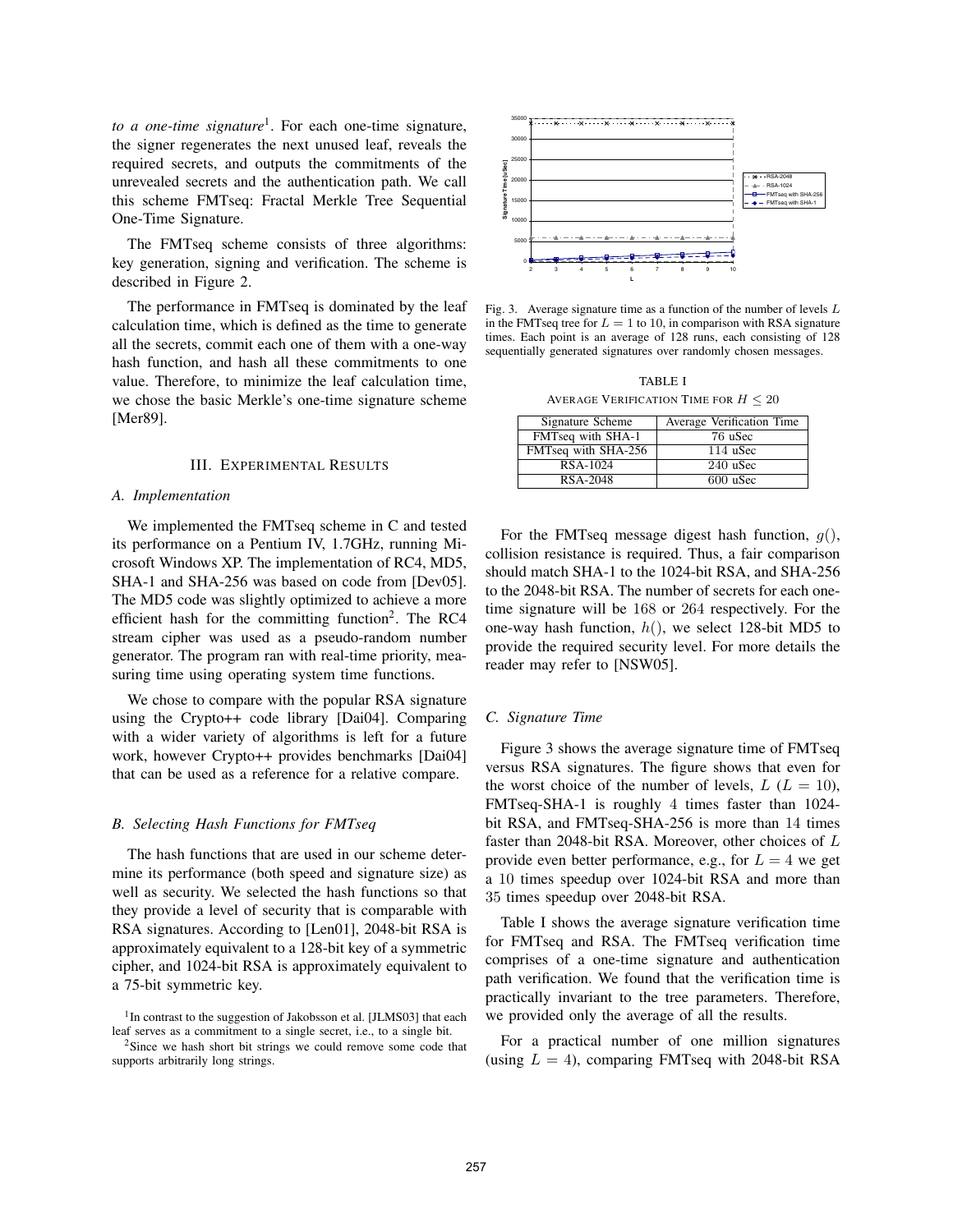

Fig. 2. The FMTseq scheme algorithms and data structure.

(using SHA-256 as a message digest) shows that the verification time is about 5 times faster, and signing time is approximately 35 times faster. Compared with 1024 bit RSA (using SHA-1 as a message digest), FMTseq verification is 3 times faster, and signing is about 10 times faster.



Fig. 4. Signature size as a function of the tree height *H* in comparison with RSA signatures.

## *D. Signature Size*

The signature size depends on the one-time signature parameters and on the length of the authentication path. The latter only slightly affects the overall size in practical constructions since it is logarithmic with the number of leaves. The one-time signature size is defined by the hash output length as shown in Figure 4.

For about one million signatures (*H*=20), we compared the signature size of FMTseq to that of RSA. Using SHA-256 as a message digest, the signature size is approximately 18 times larger than 2048-bit RSA, but is still reasonable for many applications: about 4.5 KBytes.

## *E. A Memory versus Signature Time Trade-off*

In [JLMS03] a low-space solution is presented to reduce the memory requirements for running the fractal Merkle tree algorithm. The authors show that minimal space is achieved with subtree height of  $h_{opt} \approx \ln H$ .